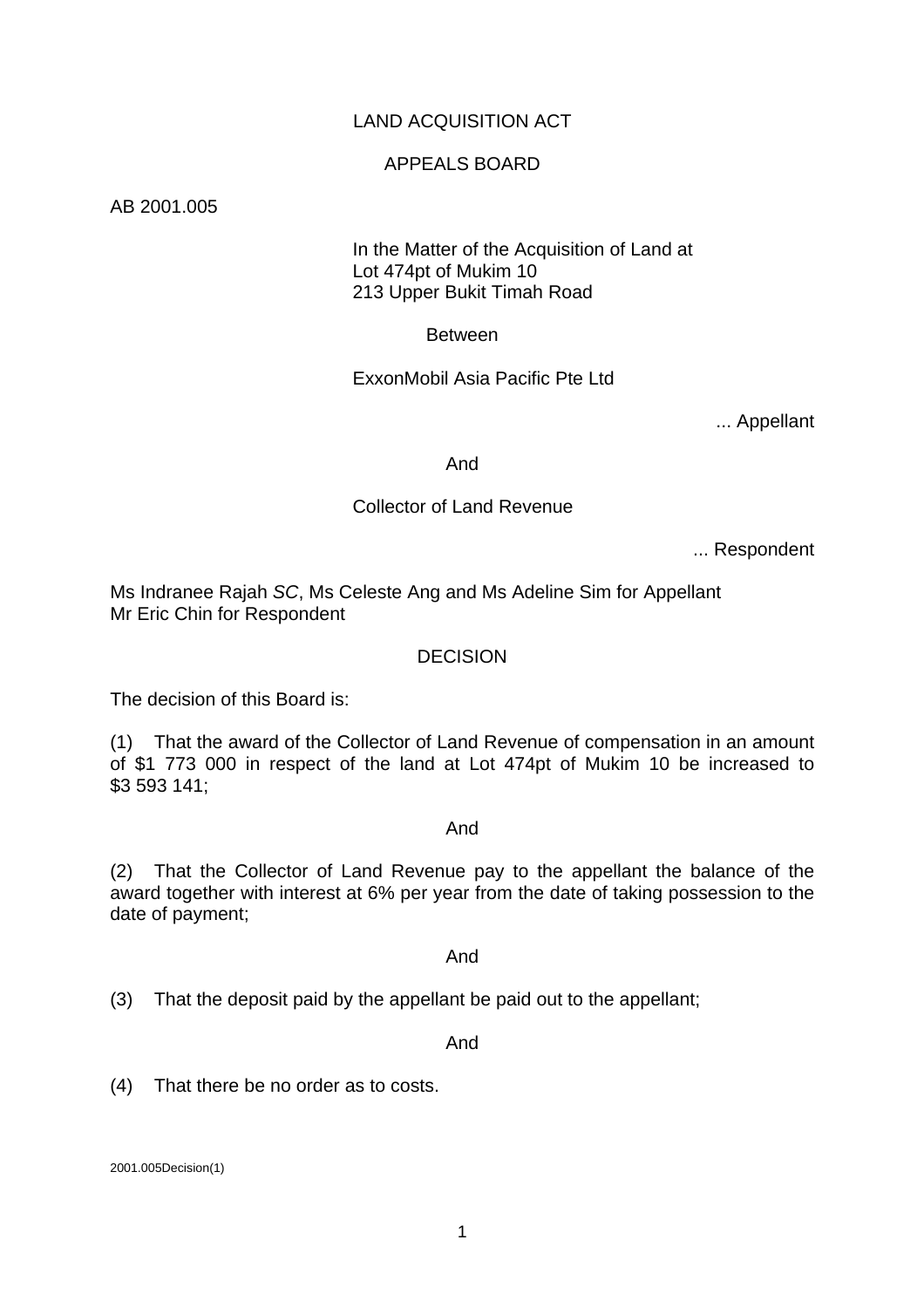# BRIEF STATEMENT OF REASONS

The reasons for the Decision/Order are:

# *Appeal*

(1) On 2000 June 2 ("acquisition date") a notification No 1471 was published in the *Gazette* under s 5 of the Land Acquisition Act ("s 5 declaration") declaring that the land at Lot 474pt of Mukim 10 ("acquired land") was needed for a public purpose namely Widening of Upper Bukit Timah Road From Hume Avenue To Clementi Road. Mobil Oil Singapore Pte Ltd which subsequently changed its name to ExxonMobil Oil Singapore Pte Ltd ("ExxonMobil Oil") was then the proprietor of the acquired land for an estate in fee simple and was a person interested.

(2) The appellant ExxonMobil Asia Pacific Pte Ltd is the successor in title to ExxonMobil Oil in respect of the whole of Lot 474 and in particular of the acquired land and by an order of the Board dated 2002 December 27 it was made a party in this appeal in place of ExxonMobil Oil and the parties have agreed that it is entitled to the compensation and other reliefs claimed (including interest from the date of taking possession and costs) and also liable for costs as ExxonMobil Oil would have been entitled to or liable for if there had been no change of parties.

(3) In this Decision "appellant" is as well a reference to the appellant named in this appeal as a reference to its predecessor in title by whichever name called in respect of the whole of Lot 474 and of the acquired land unless the context otherwise discloses.

(4) For the purpose of the inquiry held under s 10 the appellant submitted a claim to compensation of \$15 270 000 which was said to comprise -

| Value of freehold land in its existing use: | \$9 751 500         |
|---------------------------------------------|---------------------|
| Severance Value:                            | \$5 481 000         |
| Estimated Cost of Removal/Relocation:       | \$37 500            |
|                                             | Total: \$15 270 000 |

The parties have also agreed that (1) the claim of the appellant for the purpose of ss 32(3) and 32(4) and (2) the claim made pursuant to a Notice under s 8 as stated in para 1(d) of the petition of appeal is \$15 270 000. The respondent ("Collector") found that the market value of the acquired land as at the acquisition date was \$1 773 000 and on 2001 January 10 he made an award of compensation in that amount.

(5) The appellant appeals against the award on the ground that it is inadequate and on other grounds stated in the petition of appeal. In the petition (as amended) the appellant claims compensation in the amount of \$12 227 000 and certain other reliefs. The claim for compensation was reduced to \$12 142 308 in the course of the hearing and further reduced to \$9 704 000 at the close. The Collector does not seek to support the award or an award based on the market value of the acquired land and at the close submitted that the compensation should be \$2 646 141.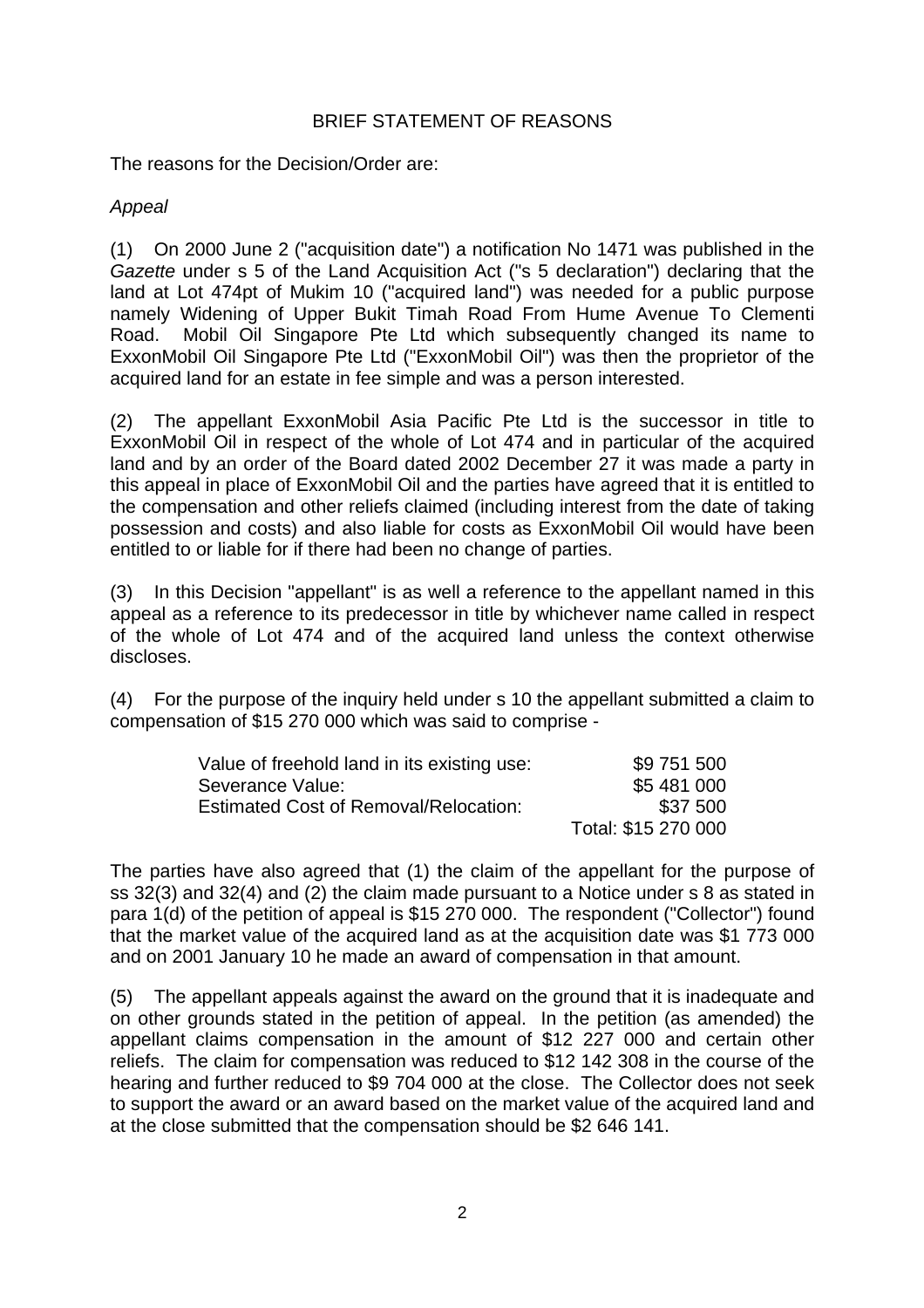### *Acquired Land*

(6) Lot 474 is a near rectangular plot on the left side of the North bound carriageway of Upper Bukit Timah Road between Ewart Circus and the turn off into Old Jurong Road. To avoid confusion the left side of the North bound carriageway will be referred to as West (and the left side of the South bound carriageway as East) in this Decision notwithstanding the actual orientation at any particular point along Upper Bukit Timah Road and Lot 474 is accordingly on the West side. It has a site area of about 2 238sm with a road frontage of about 61m and an average depth of about 37m. On site as at the acquisition date was a petrol service station ("PSS"). For well over 30 years down to the acquisition date the appellant had operated (and has since continued to operate) a PSS at this site. Written permission for such development was first granted in 1964 under the planning legislation then in force and there have since been additions and alterations. Written permission for the last of these additions and alterations before the acquisition date was granted in 1992.

(7) As at the acquisition date the whole of the length of the road frontage of Lot 474 to an average depth of about 13m with a site area of about 785sm was zoned Road ("Road Zone") in the 1998 Master Plan and the rest with a site area of about 1 453sm was zoned Transport Facilities ("Transport Facilities Zone"). The acquired land is part of the Road Zone. It is the whole of the road frontage to an average depth of about 10m with a site area of about 591sm so that the part of Lot 474 not acquired ("remaining land") will have a site area of about 1 647sm comprising the whole of the Transport Facilities Zone and a narrow strip of the Road Zone.

(8) That stretch of Upper Bukit Timah Road in the vicinity of the acquired land serves substantial residential developments at Bukit Regency and Ridgevale Gardens before the junction with Old Jurong Road and beyond that The Hillside, Hume Park I, Hume Park II, Symphony Heights, Parc Palais, Summerhill and others to name only those on the West side of the North bound carriageway all of which were either under construction or already completed as at the acquisition date. As at that date substantial roadworks affecting Upper Bukit Timah Road were in progress. The acquired land breached the then existing line of Upper Bukit Timah Road and encroached upon it and created or would have created a bottleneck.

# *Compensation*

(9) Section 33 of the Act provides:

...

(1) In determining the amount of compensation to be awarded for land acquired under this Act, the Board shall ... take into consideration the following matters and no others:

(a) the market value -

(c) the damage, if any, sustained by the person interested at the time of the Collector's taking possession of the land by reason of severing that land from his other land;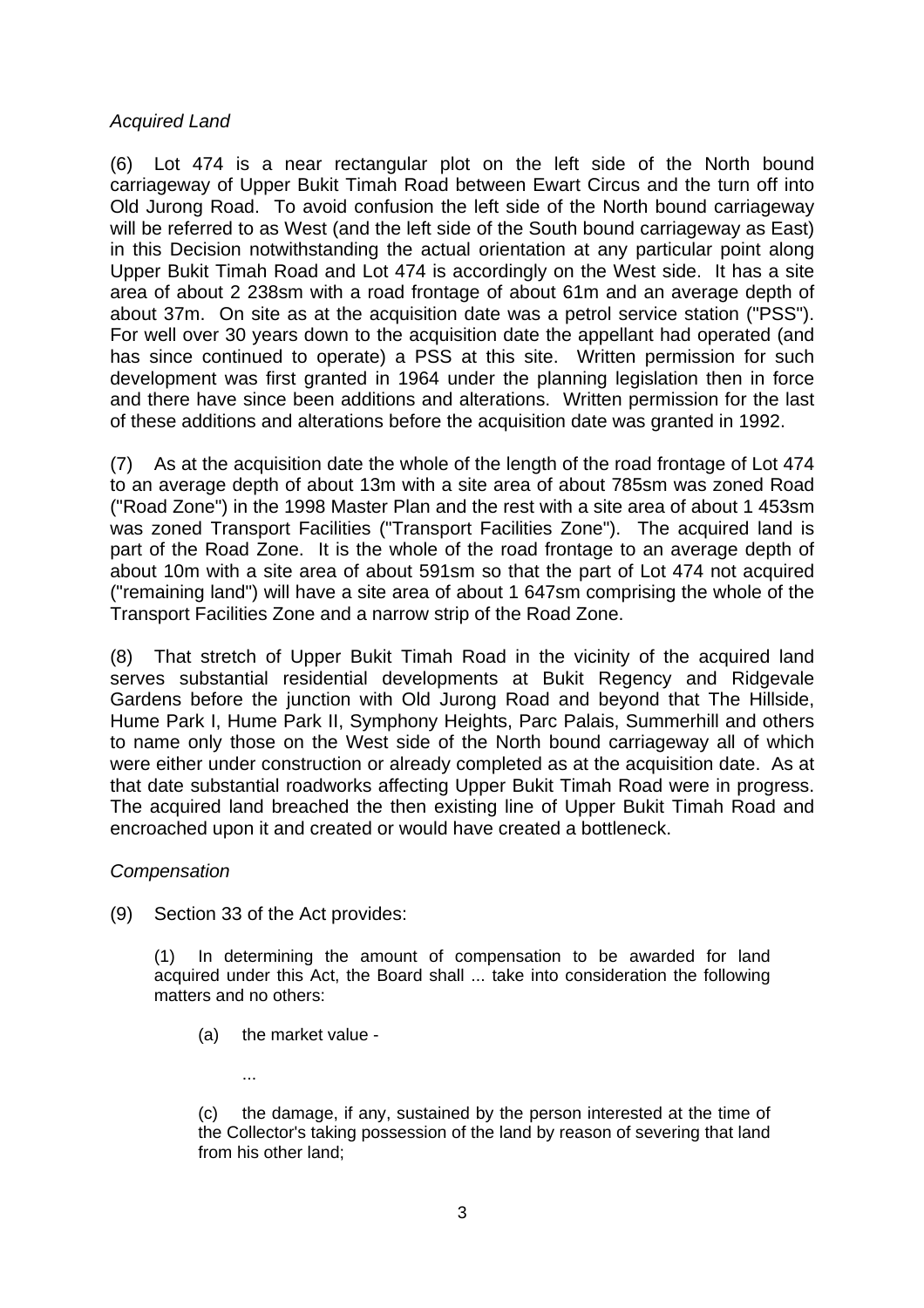(d) the damage, if any, sustained by the person interested at the time of the Collector's taking possession of the land by reason of the acquisition injuriously affecting his other property, whether movable or immovable, in any other manner ....

If only the acquired land alone without any part of the Transport Facilities Zone was exposed for sale as at the acquisition date it would be difficult if not impossible to see that any bona fide buyer for it could be found or that subdivision of Lot 474 would be permitted to allow an instrument of transfer to be capable of registration and quite properly both the appellant and the Collector abandoned market value and relied on para (c) ("damage for severance") and para (d) ("damage for injurious affection") of s 33(1) at the hearing of this appeal notwithstanding the Collector's grounds of award and part of the appellant's original claim and its grounds of appeal.

# *Petition of Appeal*

(10) Para 1(e)(iii) of the petition of appeal states:

Alternatively [t]he total compensation (rounded off) that should be awarded to the appellant should be \$12 227 000 comprising:

- (1) damage sustained by reason of the effect of injurious affection and/or severance on remaining land being \$10 812 167;
- (2) demolition and rebuilding cost at \$1 414 729.

The total compensation claimed was reduced to \$12 142 308 as the demolition and rebuilding cost was reduced to \$1 330 141.

(11) Damage for severance falls under para (c) of s 33(1) and damage for injurious affection falls under para (d). The appellant does not distinguish one from the other for the purpose of this appeal and does not apportion the damage between the two. The Collector has not taken any point in this regard and it will make no difference to this Board's decision although the matter to be taken into consideration in this appeal is properly damage for severance under para (c). Damage for injurious affection under para (d) is damage by reason of the acquisition "injuriously affecting his *other property* ... *in any other manner*". While *other property* may well include the remaining land as does *other land* in para (c) the *injurious affection* has to be in a manner other than by severance. See also Aggarwala, *Compulsory Acquisition of Land in India,* 7th Ed (1999), pp 710, 711.

# *Damage for Severance*

#### *Loss in Market Value*

(12) Both parties adopted the "before and after" valuation approach to determine the damage sustained by the appellant. The measure of the loss in this approach is the diminution in the market value of Lot 474 by reason of the severance. The "before" valuation is the market value as at the acquisition date immediately before the publication of the s 5 declaration. The "after" valuation is the market value of the remaining land in its condition at the time of the Collector's taking possession of the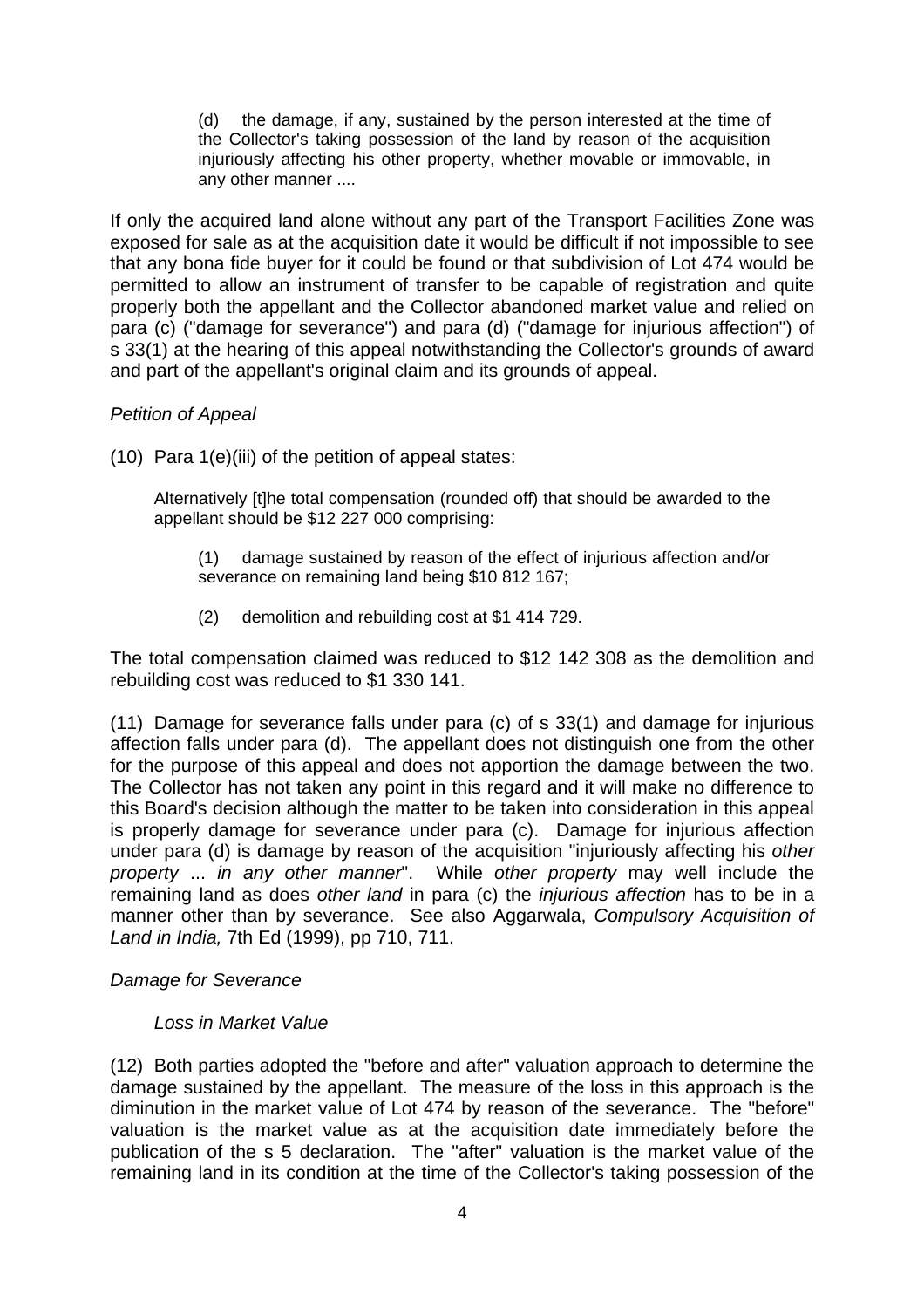acquired land. See Aggarwala, *op cit,* p 720 para 286. The choice of date provisions in s 33(1)(a) are not relevant and the capping provisions in s 33(5)(e) only apply *for the purposes of subsection (1)(a)*. Both parties also adopted the throughput approach in the valuation of Lot 474 and the remaining land. In this approach the market value is determined by the product of the annual throughput and the appropriate throughput rate for a PSS on site.

### *Demolition and Reconstruction*

(13) The PSS on the original Lot 474 had to be demolished and reconstructed to give value to the remaining land or to salvage it and it was not disputed for the purpose of this appeal that the appellant acted reasonably in incurring an expense of \$1 330 141 for this purpose. The damage for severance comprises the loss in market value and the expense of demolition and reconstruction.

#### *Appellant's Valuation*

# *Annual Throughput*

(14) Mr Shek Wai Ming the Network Planning and Real Estate Manager of ExxonMobil Hong Kong Ltd which provides service station real estate management services to the appellant said in his affidavit:

Based on the records and information to which I have access ...

(b) the annual throughput of the subject station on [Lot 474] for the years 1998 to 2000 is as follows:-

| 1998               |   | 8 892 000 litres/year |
|--------------------|---|-----------------------|
| 1999               |   | 8 700 000 litres/year |
| 2000<br>(YTD June) | ٠ | 4 332 000 litres/year |
| Average            | ٠ | 8 770 000 litres/year |

Ms Ng Poh Chue of DTZ Debenham Tie Leung (SEA) Pte Ltd testifying for the appellant adopted 8.77m lit/y as the annual throughput for the "before" valuation. The Collector accepted this as the annual throughput for the purpose of this appeal.

(15) Mr Pipat Nanan the South East Asia Lead Market Planner with Esso (Thailand) Public Company Limited ("ETL") said in his Affidavit:

I am responsible for ETL's provision of market planning services to ExxonMobil affiliates in Singapore, Malaysia and Thailand. In addition to these territories, I also give technical advice to other ExxonMobil entities or affiliates throughout Asia Pacific region for our forecasting volume model.

The "forecasting volume model" was a computer program of the mathematical representation of the relationship of a number of attributes of a PSS which he used to forecast the throughput of the reconstructed PSS on the remaining land. In para 27 of his report attached to the affidavit he said: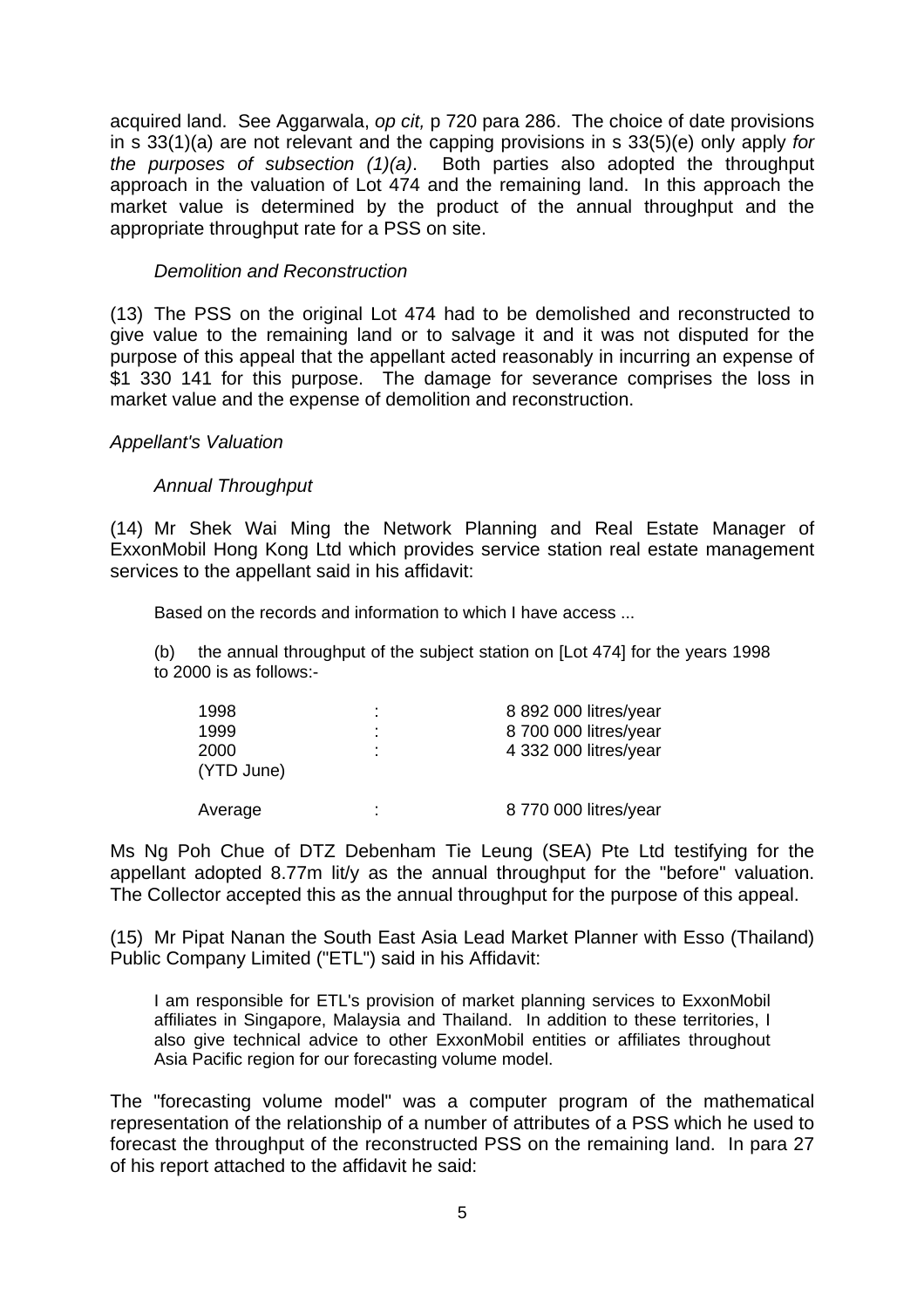... by reason of the severance and possession of the acquired land, the efficiency of the remaining plot would be affected. I would (based on ExxonMobil's 2000 forecasting volume model with the adjustment of the appropriate factors to take the above circumstances into account) assess the volume potential of the remaining plot to decrease by 39%.

Immediately before that in para 26 he said:

... after severance and possession, Mobil Upper Bukit Timah has a remaining area of 1,646.8 sq.m. The Mobil station had to be demolished and reconstructed. The remaining site would be reduced by approximately one-third of the previous total area. The remaining site would also not have the benefit brought by the facilities such as the lubritorium / service bay and automatic car wash as the remaining site would not be able to accommodate these facilities and would only have a covered forecourt with four pump islands and one main building for sales room, store and toilets.

These were the "above circumstances" which he took into account. Ms Ng Poh Chue adopted a fall of 39% and found that the estimated annual throughput for the "after" valuation was 5.35m lit/y.

#### *Throughput Rate*

| (16) Ms Ng Poh Chue referred to the following transactions: |
|-------------------------------------------------------------|
|-------------------------------------------------------------|

| Address                    | Transaction<br>Date | Premium<br>(30 years)(\$) | <b>Throughput</b><br>$(\text{lit/y})$ | Rate<br>$(\frac{5}{it})$ |
|----------------------------|---------------------|---------------------------|---------------------------------------|--------------------------|
| 1 622 Queensway<br>(Mobil) | 1995 Jun            | 7 445 500                 | 3.65m                                 | 2.04                     |
| 2 Boon Lay Ave<br>(Esso)   | <b>2000 Nov</b>     | 25 100 000<br>(Shell)     | (13.2m)                               | (1.90)                   |
|                            |                     | 23 700 000<br>(Esso)      | 13.2 <sub>m</sub>                     | 1.80                     |

These are not sales in the open market but tenders for PSS sites. In the case of item 2 ("BLA Esso") it was a tender for renewal of a lease for a further term of 30 years from the transaction date. The existing tenant then was Esso and its bid of \$23 700 000 was below Shell's bid of \$25 100 000 which was accepted. Shell's estimate of the annual throughput is not before this Board and \$1.90/lit is the throughput rate derived by attributing to Shell's tender the annual throughput of Esso. Ms Ng Poh Chue adopted \$1.90/lit for a 30 year lease and grossed it up at 60% for a freehold rate of \$3.17/lit. She adopted this rate for both the "before" and "after" valuation.

*Road Zone*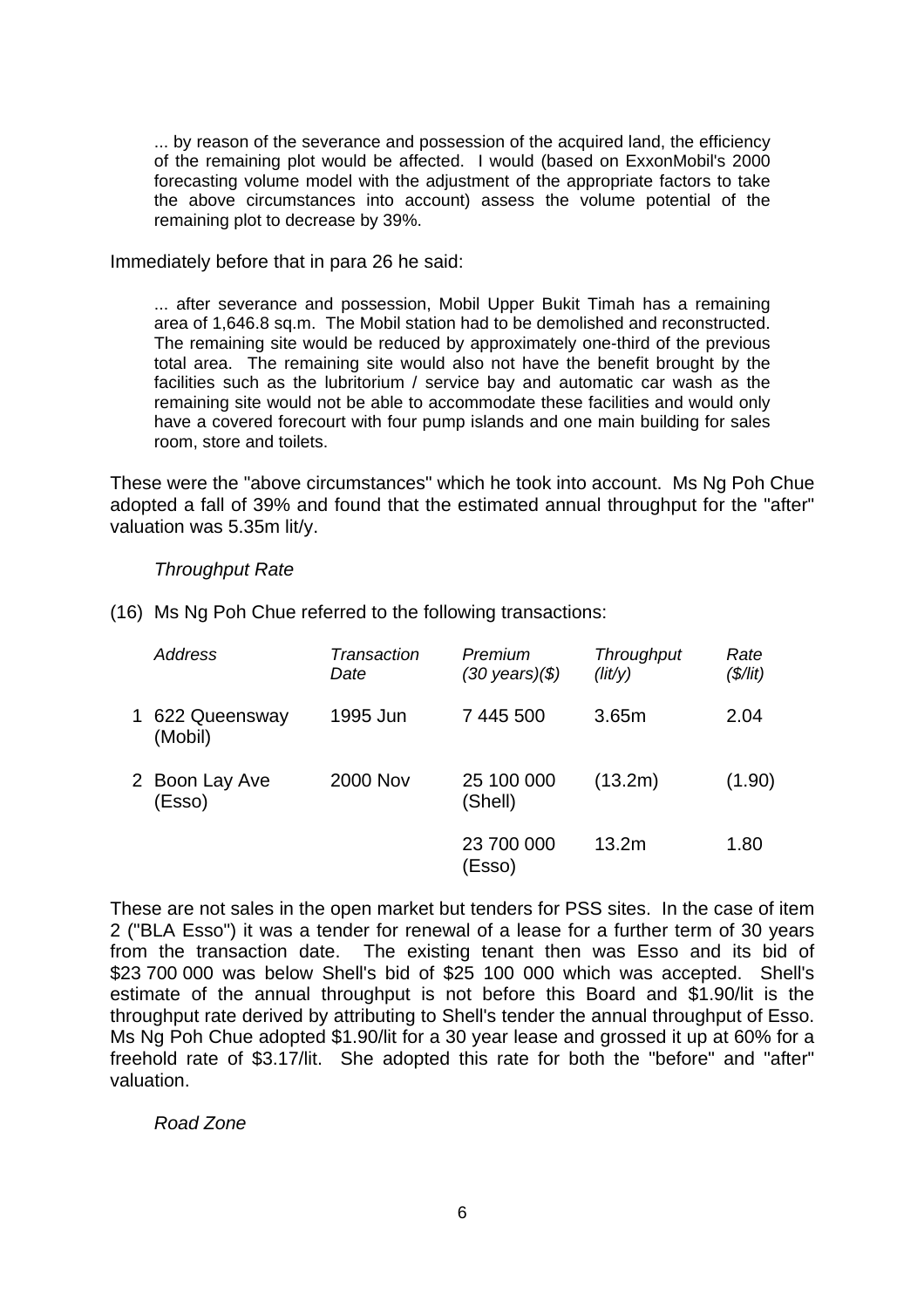(17) Ms Ng Poh Chue took into consideration that about 785sm of Lot 474 was the Road Zone and allowed a 10% discount from the market value and derived a "before" market value of \$24 994 500. She then took into consideration that the acquired land was only 591sm of the Road Zone so that about 194sm of the remaining land was Road Zone and she allowed a 2% discount and derived an "after" market value of \$16 620 310.

### *Damage*

(18) The "after" value was \$8 374 190 less than the "before" value so that taking into account the expenditure of \$1 330 141 the damage for severance was \$9 704 331. In the premises Ms Rajah of counsel for the appellant submitted that compensation should be allowed in the amount of say \$9 704 000.

#### *Collector's Valuation*

# *Annual Throughput*

(19) As noted above the Collector accepted 8.77m lit/y as the annual throughput for the "before" valuation. He did not adduce any evidence of the effect of acquisition and possession on the throughput of a PSS reconstructed on the remaining land. Surprisingly both the appellant and the Collector elected not to place before this Board the actual throughput achieved by the reconstructed PSS although it had been in operation for some time before the hearing of this appeal. It may at least be relevant as to the reliability of the "forecasting volume model" employed by Mr Pipat Nanan. It may also be relevant as to the increase in value of the remaining land if any likely to accrue from the use to which the land acquired was intended to be and has in fact been put although the Collector has not taken this matter into consideration.

(20) Ms Rachel Ng of Inland Revenue Authority of Singapore testifying for the Collector accepted that given a reduction in the site area to about 1 646sm there would be a reduction in the annual throughput for a PSS reconstructed on the site of the remaining land but she did not accept a reduction of 39%. She would accept a reduction of 30% or an "after" throughput of 6.139m lit/y. She did not refer to any market or other evidence to support this.

# *Throughput Rate*

(21) Ms Rachel Ng also relied on the BLA Esso transaction. Esso offered \$23 700 000 and its estimate of the annual throughput was 13.2m lit/y and Esso was the sitting tenant then operating the PSS at the site. It follows, so her argument would have proceeded, that \$1.80/lit was the throughput rate that Esso deemed to be the appropriate rate. Her evidence was that \$1.80/lit or \$3.00/lit for a freehold site was the appropriate throughput rate. She rejected \$1.90/lit or \$3.17/lit for a freehold site as the appropriate rate. Her reasoning appears to be that Shell's offer was \$25 100 000 but it did not follow that \$1.90/lit which was derived by attributing to it not its own estimate of the annual throughput but that of Esso's was what Shell considered to be the appropriate rate.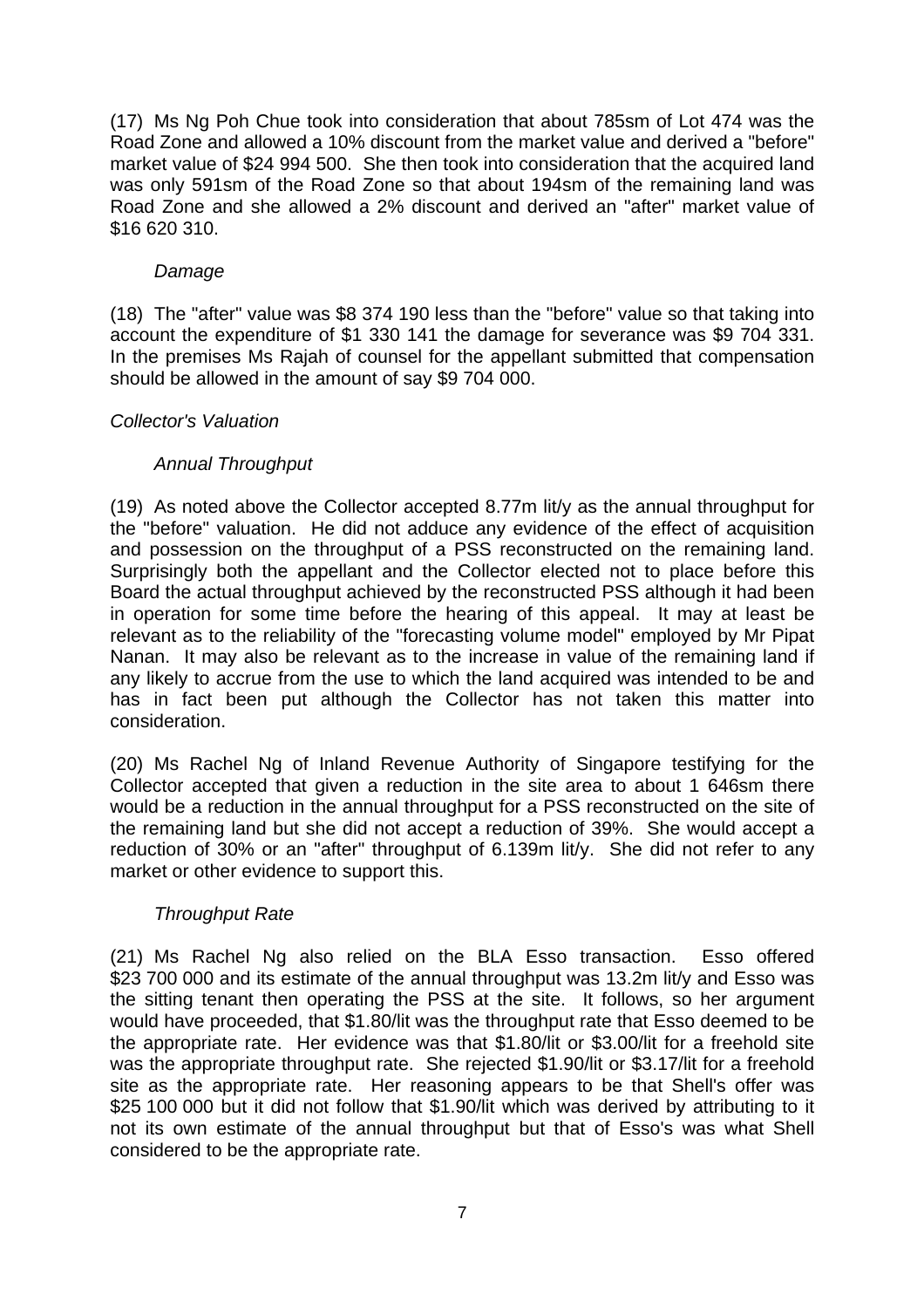#### *Road Zone*

(22) Ms Rachel Ng also took into consideration that the whole of the acquired land comprised much of the Road Zone. She would allow a discount from the market value of 25% and not just 10% that Ms Ng Poh Chue allowed. She also adopted a conversion from 30 years leasehold to freehold at 60%. In her analysis she found a "before" market value of \$19 732 500. She did not allow any discount from the "after" market value for the remaining land comprising part of the Road Zone as Ms Ng Poh Chue did. Allowing for a fall in the estimated throughput of 30% and applying the rate of \$3.00/lit for a freehold site she found an "after" market value of \$18 417 000 and concluded that the loss under this head would be \$1 315 500 or, say \$1 316 000.

#### *Damage*

(23) To the loss in market value of \$1 316 000 will be added the expense of demolition and reconstruction of \$1 330 141 for a total of \$2 646 141 for damage for severance and Mr Chin of counsel for the Collector submitted that taking into consideration the damage for severance the compensation to be allowed should be \$2 646 141.

# *Board's Decision*

# *Annual Throughput*

(24) Mr Pipat Nanan in his report said that he would "assess the volume potential of the remaining [land] to decrease by 39%". Mr Chin submitted that "a drop closer to 30% is more realistic". He said Mr Pipat Nanan had admitted that "traffic count was part of his model" but in this case he "had not changed anything for the traffic count". The model was based on a 2000 database. Mr Pipat Nanan said in his report that "existing sites in Singapore can grow in line with the market growth at about 1 - 2% [a year]". This is in addition to the potential increase in traffic having regard to the residential developments referred to above and the widening of Upper Bukit Timah Road. Mr Chin also referred to the "ingress/egress" point made by Mr Pipat Nanan and submitted that there was no appreciable difference in this respect between the PSS on the pre-acquisition site ("old PSS") and the reconstructed PSS ("new PSS").

(25) This Board finds that the omission to take into account the traffic count and the market growth would have made a difference to the result produced by the model used by Mr Pipat Nanan as did the less easy ingress and egress in relation to the new PSS reconstructed on a smaller site. The widening of Upper Bukit Timah Road was a use to which the acquired land would be put as stated in the s 5 declaration and any increase in the value of the remaining land likely to accrue from such use is a matter to be taken into consideration under s 33(1)(b) but in the circumstances of this appeal and the approach adopted by both parties it will be taken into consideration in determining the loss in market value.

(26) Mr Pipat Nanan referred to the reduction in site area owing to the acquisition and possession in his report but the site area itself was not a critical factor among the factors he referred to in his oral evidence. He referred to the depth of what he called the "forecourt". He explained in evidence: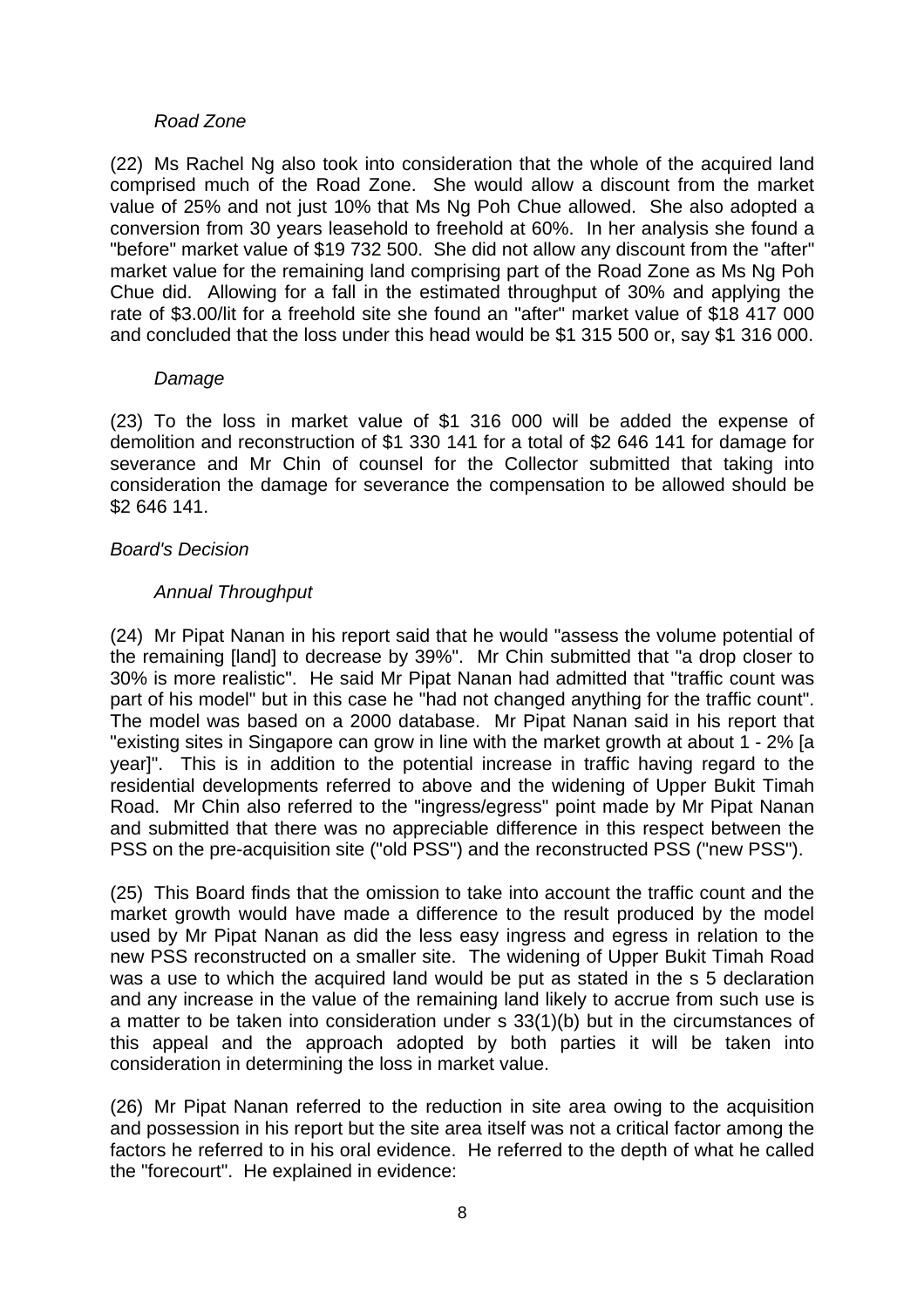This one is in terms of customer's stand point when they get into the site, how big of the depth, the customer feeling. It, it's not really the exactly the boundary but it's, it's being how big the forecourt have. Now, which is in this case is just a little less than 20 [metres].

In the case of the new PSS he took into account the space between the two parallel pairs of pumps and the free space on either side. That was the space the customer would see when he entered the PSS. It was less than 20m. In the case of the old PSS Mr Pipat Nanan also took into account the space between the two parallel pairs of pumps and the free space on either side. That would also have been less than 20m or about the same as in the case of the new PSS but he added the space occupied by the shop and the lubritorium and service bay. There was no space there for any effect on "customer feeling" of the depth of the forecourt or "how big" it was. On a score of 1 to 5 he scored 2 for the new PSS and 4 for the old PSS. This is a substantial difference but his conclusion is not supported by the evidence.

(27) In his report Mr Pipat Nanan also referred to the "benefit brought by the facilities such as the lubritorium/service bay and automatic carwash". What he meant was increase in throughput by reason of having these facilities. The old PSS did have these facilities. The new PSS did not. His evidence under cross examination was:

Q Do you have any data to show how many percent of persons who use the car wash to, then pump petrol?

A I have no data at all.

....

Q Mr Nanan, let's move away from the car wash for a moment. Let's look at your Lub Bay.

A Yes.

Q Perhaps, I can start with my last question first. Do you have any data to show what percentage a person who use Lub Bays then pump petrol?

A Same answer. I have no data at all.

He had no relevant data. He had no basis to know if there was any "benefit brought by" these facilities. He could not know if the throughput would be reduced by not having these facilities. There is no apparent reason why it should be.

(28) Mr Pipat Nanan's assessment of the fall of 39% in the throughput potential of the new PSS was based on the forecasting volume model of ExxonMobil (which may be assumed to be a corporate entity related to the appellant) "with adjustments of the appropriate factors". There is no evidence that the forecasting volume model is one that is commonly used and relied upon in the market and there is no clear evidence as to the effect of his "adjustments of the appropriate factors". There is no evidence as to the reliability of the model. As noted above the actual throughput achieved by the new PSS may have been relevant as to the reliability but sadly this evidence is not before this Board. Mr Pipat Nanan undoubtedly has the relevant experience as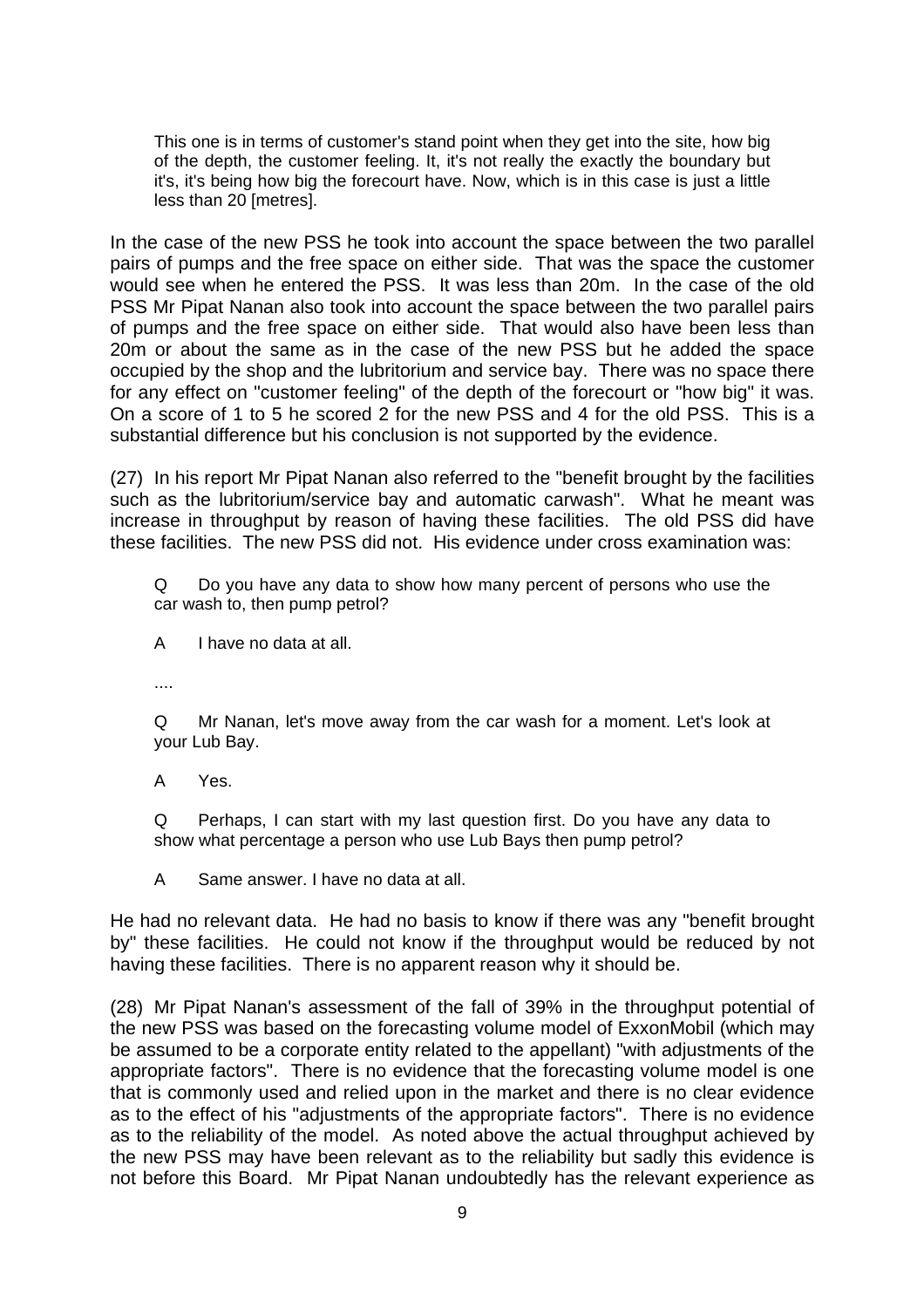he said in his report and he relies on the model for the purpose of this appeal. Mr Chin does not object to its use and there is no reason why the results obtained by working with it should not be taken into consideration with such modification as may be appropriate in the circumstances.

(29) On the evidence this Board finds that for the purpose of the "after" valuation the throughput of the old PSS of 8.77m lit/y should be reduced by about one third to 5.85m lit/y.

# *Throughput Rate*

(30) Ms Ng Poh Chue testified for the appellant in AB 1997.080 and in that appeal she derived a rate of \$1.865/lit for a 30 year lease commencing in 1995 and the Board found that the appropriate rate was \$1.865/lit. There is no evidence that there has been any movement in throughput rates between 1995 and 2000 or that the appropriate throughput rate for the purpose of the "before and after" valuation in this appeal should be different. The Decision in AB 1997.080 was included in the bundle of authorities before this Board.

(31) In the BLA Esso transaction relied on in this appeal the derived rate based on Esso's unsuccessful bid of \$23 700 000 and an estimated throughput of 13.2m lit/y was \$1.80. Shell made a successful bid of \$25 100 000 but there is no evidence as to its estimate of the throughput. In the decision of this Board it would be wrong to assume that Esso's estimate could be applied to Shell's bid to derive a rate of \$1.90/lit. Shell might have estimated the throughput higher than 13.2m lit/y. If it was estimated at about 13.9m lit/y the derived throughput rate would have been about \$1.80/lit.

(32) On the evidence and having regard to the finding in AB 1997.080 this Board finds that for the purpose of the "before and after" valuation the throughput rate for a 30 year lease is \$1.865/lit. This is equivalent to \$3.11/lit for a freehold site converted at 60% which is not in dispute.

# *Road Zone*

(33) In the course of the hearing this Board asked counsel if a probable buyer as at the acquisition date would not offer a price "working up" from what he would pay for Lot 474 without the Road Zone and allowing something for the period when he could reasonably expect to enjoy the entirety of the site rather than "working down" as both Ms Ng Poh Chue and Ms Rachel Ng have done. Neither party pursued this point but Mr Chin in his closing submissions suggested that if the probable buyer did that he would only offer \$1 000 000 more than what he would pay for the "after" site. That is approximately what the product of a throughput of 8.77m lit/y and \$1.80/lit (for 30 years) converted to one year would be so this Board was given to understand. That would represent the loss in market value.

(34) As at the acquisition date Lot 474 was adversely affected by a road line and the part that was adversely affected was the acquired land. That part was not only adversely affected by a road line but it was also part of the Road Zone. Having regard to the surrounding circumstances referred to above a prudent probable buyer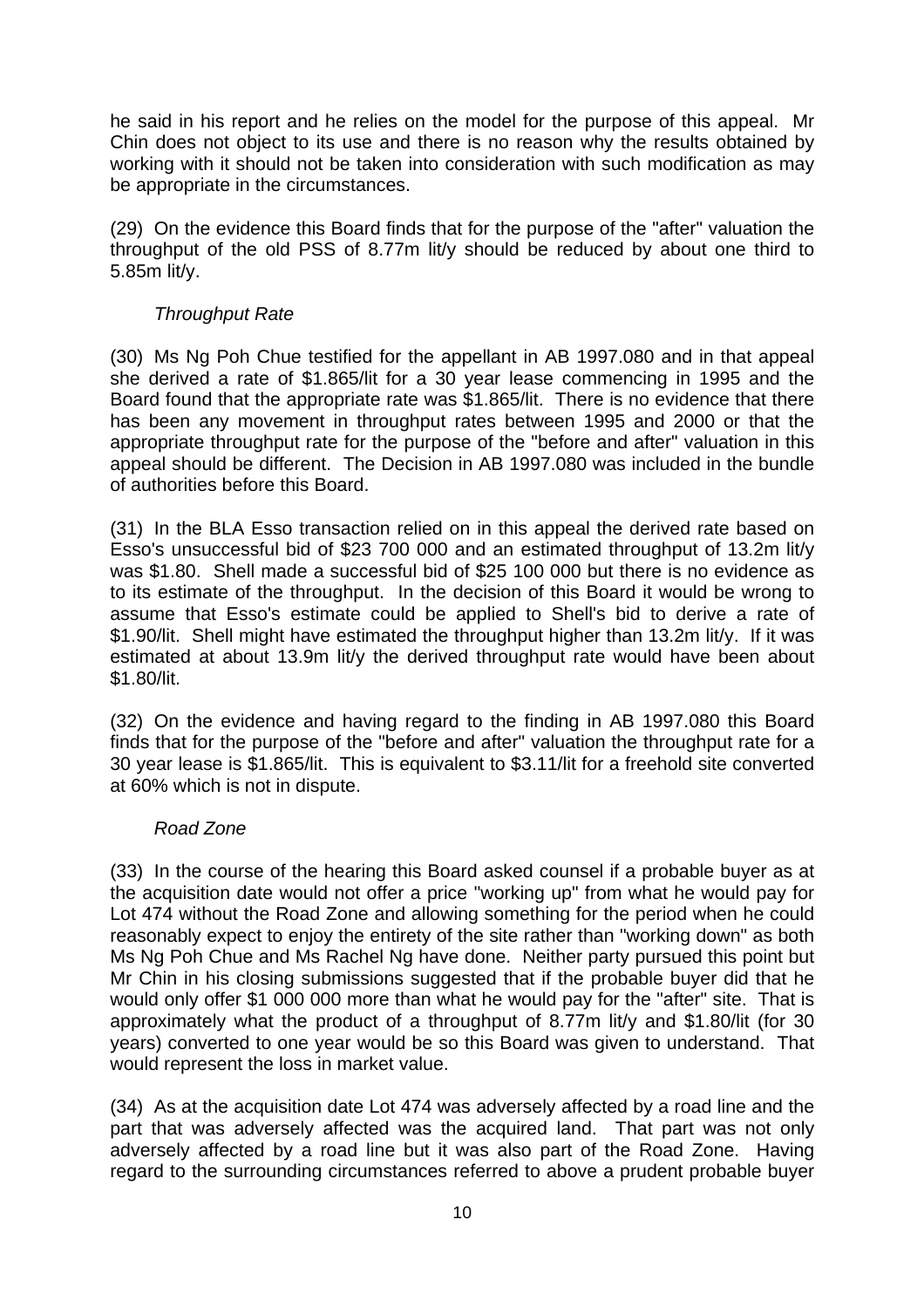or one who had competent advice would certainly have been aware of the likelihood of compulsory acquisition under the Act. He would also expect to carry out some alterations if not a complete reconstruction of the old PSS which was a Mobil PSS and for substantial alterations or a reconstruction his building plans would have had to be prepared on the basis of setbacks measured from the road line. In these circumstances it is likely that he may offer a price based on the "after" value and be ready or willing to add some amount for the "before" throughput of the PSS site. A relevant question may then be: How long can a probable buyer expect to enjoy a throughput of 8.77m lit/y if he does not reconstruct a new PSS or carry out substantial alterations? One year? Two years? How much would he pay for that? \$8 374 190 or any amount of that order as the claim for damage for severance implies seems far too much.

(35) Using the above as a guide or check this Board finds that a discount of only 10% adopted by the appellant "working down" as it has done is grossly insufficient. For a fall in the throughput from 8.77m lit/y to 5.85m lit/y and a throughput rate of \$3.11/lit a 10% discount without any discount for the "after" market value translates to \$6 353 730 to pay to enjoy the higher throughput for an indefinite but likely to be a short period of time. This is grossly excessive. The Collector's case is that the discount should be 25%. On the evidence and "working down" as both parties have done this Board finds that the "before" market value should be reduced by 25% to allow for the Road Zone.

(36) The acquired land of about 591sm was that part of Lot 474 that was part of the Road Zone and also the part adversely affected by the road line as noted above. The remaining land comprises the Transport Facilities Zone and also about 194sm of the Road Zone. As at the acquisition date immediately after the publication of the s 5 declaration it must have been clear that no part of the remainder of the Road Zone which was then comprised in the remaining land was at any real risk of compulsory acquisition or at any greater risk than the rest of the remaining land. In these circumstances this Board finds that a discount in the "after" market value would be inappropriate.

# *Damage*

(37) For the above reasons and on the evidence this Board finds that the "before" market value was \$20 456 025 and the "after" market value was \$18 193 500 for a loss under this head of \$2 262 525 or say \$2 263 000. To that will be added the expense incurred in demolition and reconstruction of \$1 330 141 for a total of \$3 593 141. In the premises this Board finds that the damage sustained by the appellant at the time of the Collector's taking possession of the acquired land by reason of severing the acquired land from its other land namely the remaining land under s 33(1)(c) was \$3 593 141.

# *Award*

(38) Taking into consideration the damage for severance under s 33(1)(c) this Board determines that the amount of compensation to be awarded for the acquired land is \$3 593 141. This exceeds the amount of the Collector's award and this Board orders